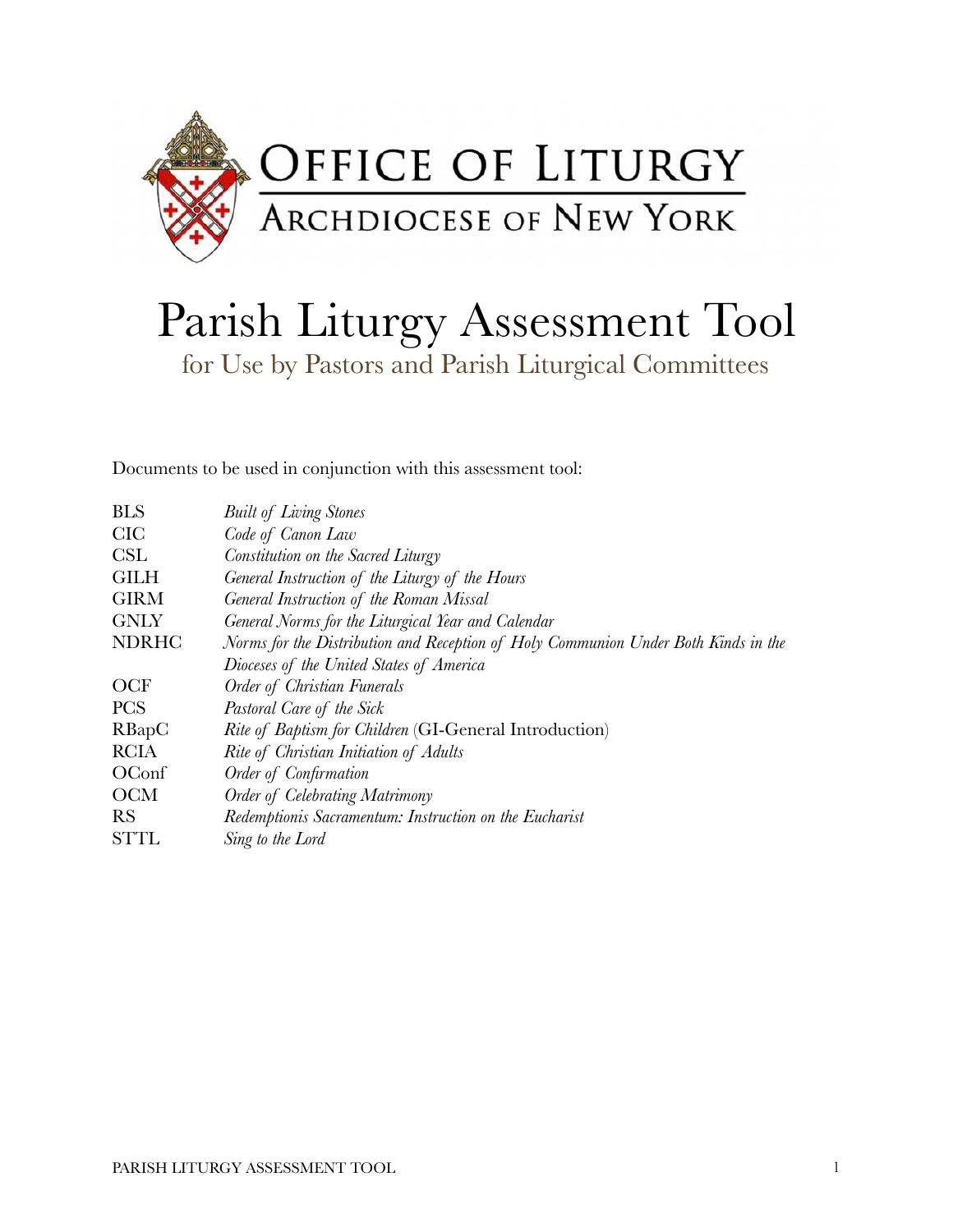# **I. Preparations Before Mass**

## A. Environment

1. The number of Masses scheduled is based on actual need.

2. The Lectionary, Gospel Book, and Missal are in good condition and are suitable for the celebration of the liturgy. (GIRM, 349)

3. The vessels for Eucharist are of good quality, made for liturgical use, not easily broken (*i.e.*, not made from glass, earthenware, or clay), and blessed before use. (GIRM, 329; RS, 117 and 118)

4. The liturgical vesture is of good quality and worn appropriately. (GIRM, 335-347; RS, 122-128)

5. Vestments are properly stored and regularly cleaned.

6. The Blessed Sacrament is reserved in a chapel that is noble, prominent, and suitable for prayer. (GIRM, 314-316; RS, 130)

7. The liturgical environment is clean and well cared for. (GIRM, 289, 292, 293)

8. The liturgical environment is enhanced by appropriate decoration in the sanctuary area, the assembly area, and outside the church building. (GIRM, 289, 292, 293; BLS, 122-129)

9. The lighting and sound systems are adequate and fully functional. (BLS, 221-225; 228-233)

10. The ambo, altar, baptismal font, and presider's chair are designed and placed appropriately. (GIRM, 288-318; BLS, 56-69)

11. There are enough programs/hymnals for all members of the assembly.

12. The bread and wine used for the Eucharist truly have the appearance of food and are made of appropriate material. (GIRM, 320-322; RS, 48)

13. Enough bread and wine is prepared for the faithful to receive Communion consecrated at the same Mass. (GIRM, 85; RS, 49)

14. There is an atmosphere of prayer and an observing of silence before Mass, both in the church and the sacristy. (GIRM, 45)

15. The configuration of the church invites full, active, and conscious participation of the faithful, conveys the image of the gathered assembly, and facilitates the liturgical action. (GIRM, 288 and 294; BLS, 49-53)

16. The church is fully accessible to those with special needs. (BLS, 42)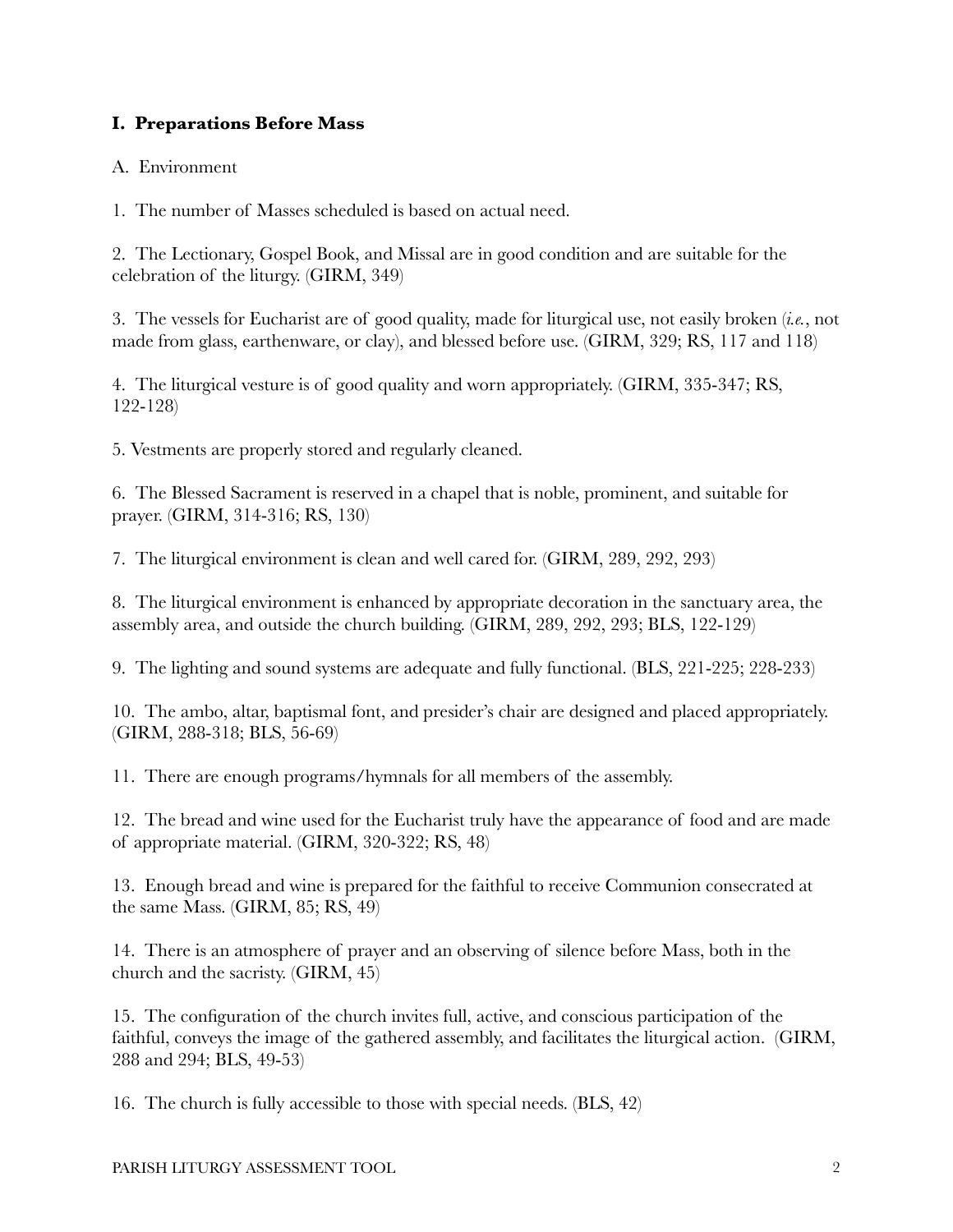**Notes** 

B. Assembly

1. Through liturgical catechesis, the assembly has become conscious that they are a chosen race, a royal priesthood, a holy people God has made His own. (CSL, 14; RS, 36)

\_\_\_\_\_\_\_\_\_\_\_\_\_\_\_\_\_\_\_\_\_\_\_\_\_\_\_\_\_\_\_\_\_\_\_\_\_\_\_\_\_\_\_\_\_\_\_\_\_\_\_\_\_\_\_\_\_\_\_\_\_\_\_\_\_\_\_\_\_\_\_

\_\_\_\_\_\_\_\_\_\_\_\_\_\_\_\_\_\_\_\_\_\_\_\_\_\_\_\_\_\_\_\_\_\_\_\_\_\_\_\_\_\_\_\_\_\_\_\_\_\_\_\_\_\_\_\_\_\_\_\_\_\_\_\_\_\_\_\_\_\_\_

 $\mathcal{L}_\text{max} = \mathcal{L}_\text{max} = \mathcal{L}_\text{max} = \mathcal{L}_\text{max} = \mathcal{L}_\text{max} = \mathcal{L}_\text{max} = \mathcal{L}_\text{max} = \mathcal{L}_\text{max} = \mathcal{L}_\text{max} = \mathcal{L}_\text{max} = \mathcal{L}_\text{max} = \mathcal{L}_\text{max} = \mathcal{L}_\text{max} = \mathcal{L}_\text{max} = \mathcal{L}_\text{max} = \mathcal{L}_\text{max} = \mathcal{L}_\text{max} = \mathcal{L}_\text{max} = \mathcal{$ 

2. Through liturgical catechesis, the assembly is aware that, by virtue of their baptism, it is their right and duty to participate in liturgical celebrations. (CSL, 14; RS, 37)

3. Through liturgical catechesis, the assembly understands that they are called to offer themselves as a living and holy sacrifice of praise through prayer and worship. (RS, 37)

4. Through liturgical catechesis, the assembly sees their participation in the Eucharist as not only sharing in a sacred meal, but also a sharing in the sacrifice of Christ. (RS, 38)

5. The faithful are encouraged to participate in the liturgy through acclamations, responses, psalmody, antiphons, and canticles, as well as actions or movements and gestures. (CSL, 30; RS, 39)

6. The assembly willingly participates by actively listening, singing wholeheartedly, and being present to the action of the liturgy. (CSL, 14 and 30)

7. The assembly understands and appreciates that active participation includes an observance of sacred silence. (GIRM, 45; RS, 39)

8. The liturgy is properly adapted to the needs of the faithful, respecting cultural and ethnic traditions which are appropriate within liturgical celebrations. (CSL, 37-40; RS, 39)

9. The faithful understand that, at the liturgy, they are not to participate "as strangers or silent spectators," but conscious of what they are doing, with devotion and full involvement. (CSL, 48)

10. Efforts have been made to instill in the faithful a sense of deep wonder before the greatness of the mystery of faith that is the Eucharist. (RS, 40)

\_\_\_\_\_\_\_\_\_\_\_\_\_\_\_\_\_\_\_\_\_\_\_\_\_\_\_\_\_\_\_\_\_\_\_\_\_\_\_\_\_\_\_\_\_\_\_\_\_\_\_\_\_\_\_\_\_\_\_\_\_\_\_\_\_\_\_\_\_\_\_ \_\_\_\_\_\_\_\_\_\_\_\_\_\_\_\_\_\_\_\_\_\_\_\_\_\_\_\_\_\_\_\_\_\_\_\_\_\_\_\_\_\_\_\_\_\_\_\_\_\_\_\_\_\_\_\_\_\_\_\_\_\_\_\_\_\_\_\_\_\_\_ \_\_\_\_\_\_\_\_\_\_\_\_\_\_\_\_\_\_\_\_\_\_\_\_\_\_\_\_\_\_\_\_\_\_\_\_\_\_\_\_\_\_\_\_\_\_\_\_\_\_\_\_\_\_\_\_\_\_\_\_\_\_\_\_\_\_\_\_\_\_\_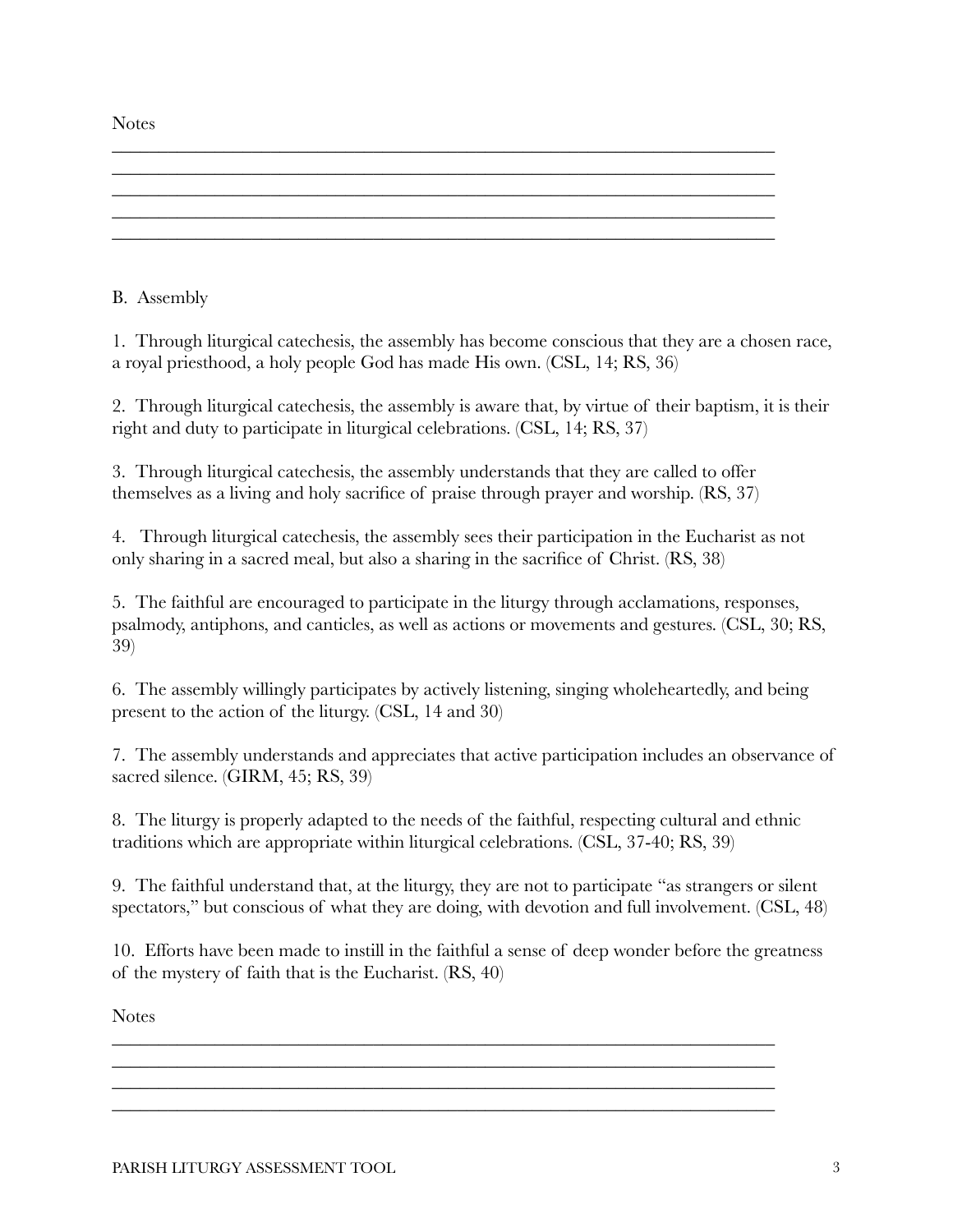C. Ministries

1. Liturgical ministries appropriate to the laity (e.g.. lectors, music ministry, extraordinary ministers of Holy Communion, hospitality ministers, altar servers) are distributed among a number of trained liturgical lay ministers. (GIRM, 97; RS, 43)

\_\_\_\_\_\_\_\_\_\_\_\_\_\_\_\_\_\_\_\_\_\_\_\_\_\_\_\_\_\_\_\_\_\_\_\_\_\_\_\_\_\_\_\_\_\_\_\_\_\_\_\_\_\_\_\_\_\_\_\_\_\_\_\_\_\_\_\_\_\_\_

2. The liturgical ministers reflect the assembly in age, gender, and ethnic background.

3. Except in cases of necessity, liturgical ministers normally exercise only one ministry at a given liturgy. (CSL, 28; RS, 44)

4. All liturgical ministers have received liturgical formation and are properly trained to perform their ministry. (CSL, 29; RS, 46)

5. Liturgical ministers are "deeply imbued with the spirit of the liturgy," and perform their office with "sincere devotion and decorum demanded by so exulted a ministry." (CSL, 29)

6. There is a sense of prayer and reverence among the liturgical ministers.

7. By exercising their ministry, liturgical ministers seek to enhance the full and active participation of the faithful.

8. Extraordinary Ministers of Holy Communion are asked to assist with the distribution of Holy Communion only in cases of genuine necessity.

9. Priests and deacons are imbued with the spirit of the liturgy and exercise their liturgical role with sincerity, decorum, dignity, humility, and devotion. (CSL, 14 and 17, GIRM 93)

10. Priests and deacons strive to deepen their own liturgical knowledge and grow in developing a proper *ars celebrandi*. (CSL, 16 and 17; RS, 33)

\_\_\_\_\_\_\_\_\_\_\_\_\_\_\_\_\_\_\_\_\_\_\_\_\_\_\_\_\_\_\_\_\_\_\_\_\_\_\_\_\_\_\_\_\_\_\_\_\_\_\_\_\_\_\_\_\_\_\_\_\_\_\_\_\_\_\_\_\_\_\_ \_\_\_\_\_\_\_\_\_\_\_\_\_\_\_\_\_\_\_\_\_\_\_\_\_\_\_\_\_\_\_\_\_\_\_\_\_\_\_\_\_\_\_\_\_\_\_\_\_\_\_\_\_\_\_\_\_\_\_\_\_\_\_\_\_\_\_\_\_\_\_ \_\_\_\_\_\_\_\_\_\_\_\_\_\_\_\_\_\_\_\_\_\_\_\_\_\_\_\_\_\_\_\_\_\_\_\_\_\_\_\_\_\_\_\_\_\_\_\_\_\_\_\_\_\_\_\_\_\_\_\_\_\_\_\_\_\_\_\_\_\_\_ \_\_\_\_\_\_\_\_\_\_\_\_\_\_\_\_\_\_\_\_\_\_\_\_\_\_\_\_\_\_\_\_\_\_\_\_\_\_\_\_\_\_\_\_\_\_\_\_\_\_\_\_\_\_\_\_\_\_\_\_\_\_\_\_\_\_\_\_\_\_\_ \_\_\_\_\_\_\_\_\_\_\_\_\_\_\_\_\_\_\_\_\_\_\_\_\_\_\_\_\_\_\_\_\_\_\_\_\_\_\_\_\_\_\_\_\_\_\_\_\_\_\_\_\_\_\_\_\_\_\_\_\_\_\_\_\_\_\_\_\_\_\_

**Notes** 

D. Music

1. The liturgical music is truly sacred music, reflecting the Word of God. (RS, 57)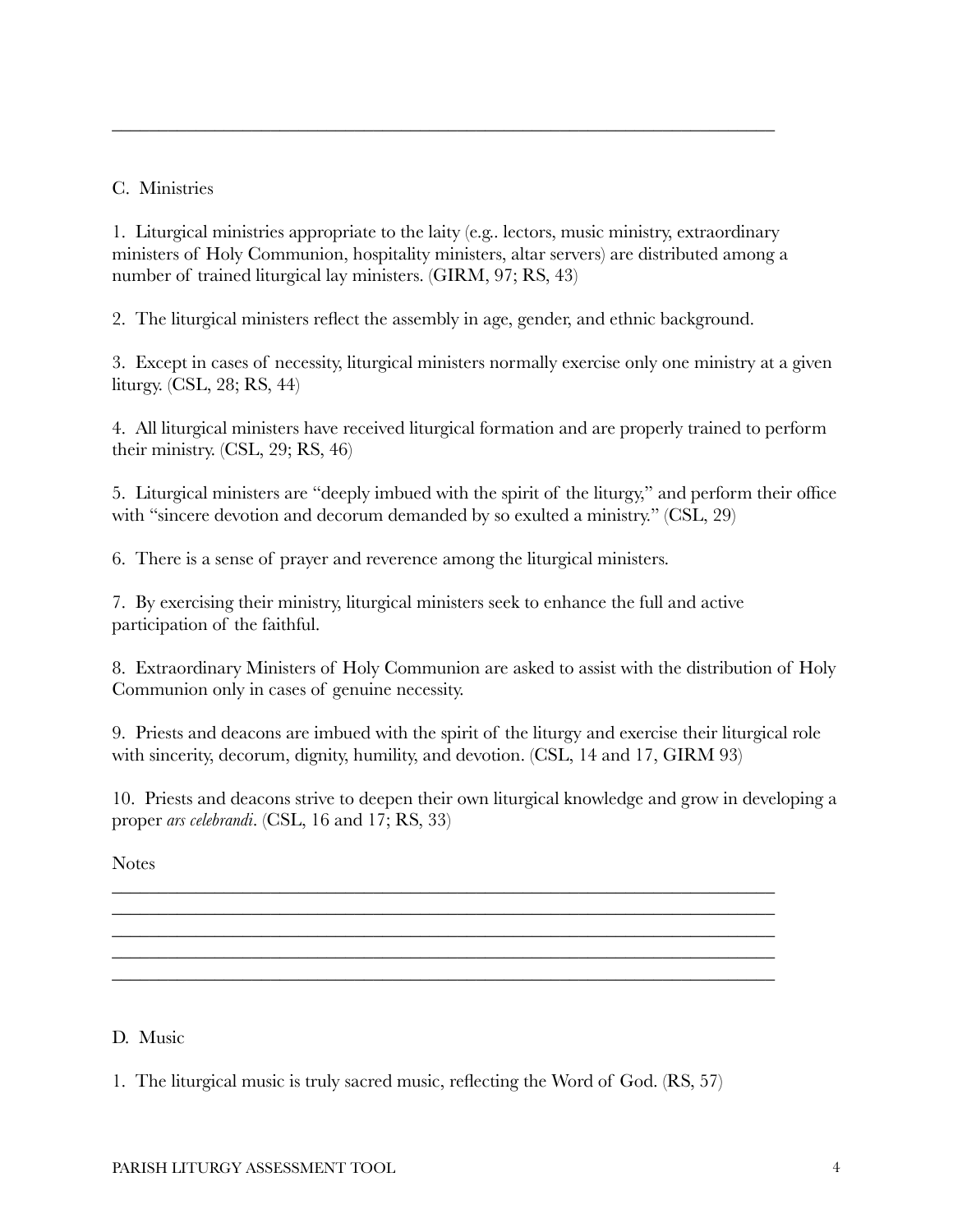2. Appropriate liturgical music is provided for: (CSL, 112; GIRM, 40; STTL 139-175)

- Entrance Procession
- Glory to God
- Responsorial Psalm
- Gospel Acclamation
- Eucharistic Acclamations
- Lamb of God
- Communion Procession

3. The liturgical music serves the unique feasts and seasons of the liturgical year. (STTL, 112)

4. The liturgical music fosters the participation of the gathered assembly. (STTL, 122)

5. The parish musician has a plan to add or further develop a repertoire of solid liturgical music. (STTL, 27)

6. The music is performed competently. (STTL, 50)

7. The choir understands their role as ministers who both support the assembly's singing and perform more technically challenging compositions drawn from the treasury of sacred music. (STTL, 28-33)

8. There is a well-prepared cantor who encourages, but neither overpowers nor takes the place of the singing of the congregation. (STTL, 33-40)

9. The liturgical music lifts the hearts of the faithful to offer praise and thanksgiving to God. (GIRM, 39)

10. In the choosing of the parts actually to be sung, preference is given to those that are of greater importance and especially to those which are to be sung by the Priest or the Deacon or a reader, with the people replying, or by the Priest and people together. (GIRM, 40)

11. The repertoire of liturgical music reflects a variety of styles and forms which can enrich the celebration of the liturgy, while recognizing and reflecting the importance of Gregorian Chant as the model for all sacred music. (STTL, 67-85)

12. The organ is given "pride of place" amongst the musical instruments used in the liturgy, is regularly maintained, and is played by musicians who have received adequate training in the unique demands of this instrument. (GIRM, 393)

13. Other instruments used in the liturgy are truly "apt for sacred use or can be rendered apt." (GIRM, 393)

\_\_\_\_\_\_\_\_\_\_\_\_\_\_\_\_\_\_\_\_\_\_\_\_\_\_\_\_\_\_\_\_\_\_\_\_\_\_\_\_\_\_\_\_\_\_\_\_\_\_\_\_\_\_\_\_\_\_\_\_\_\_\_\_\_\_\_\_\_\_\_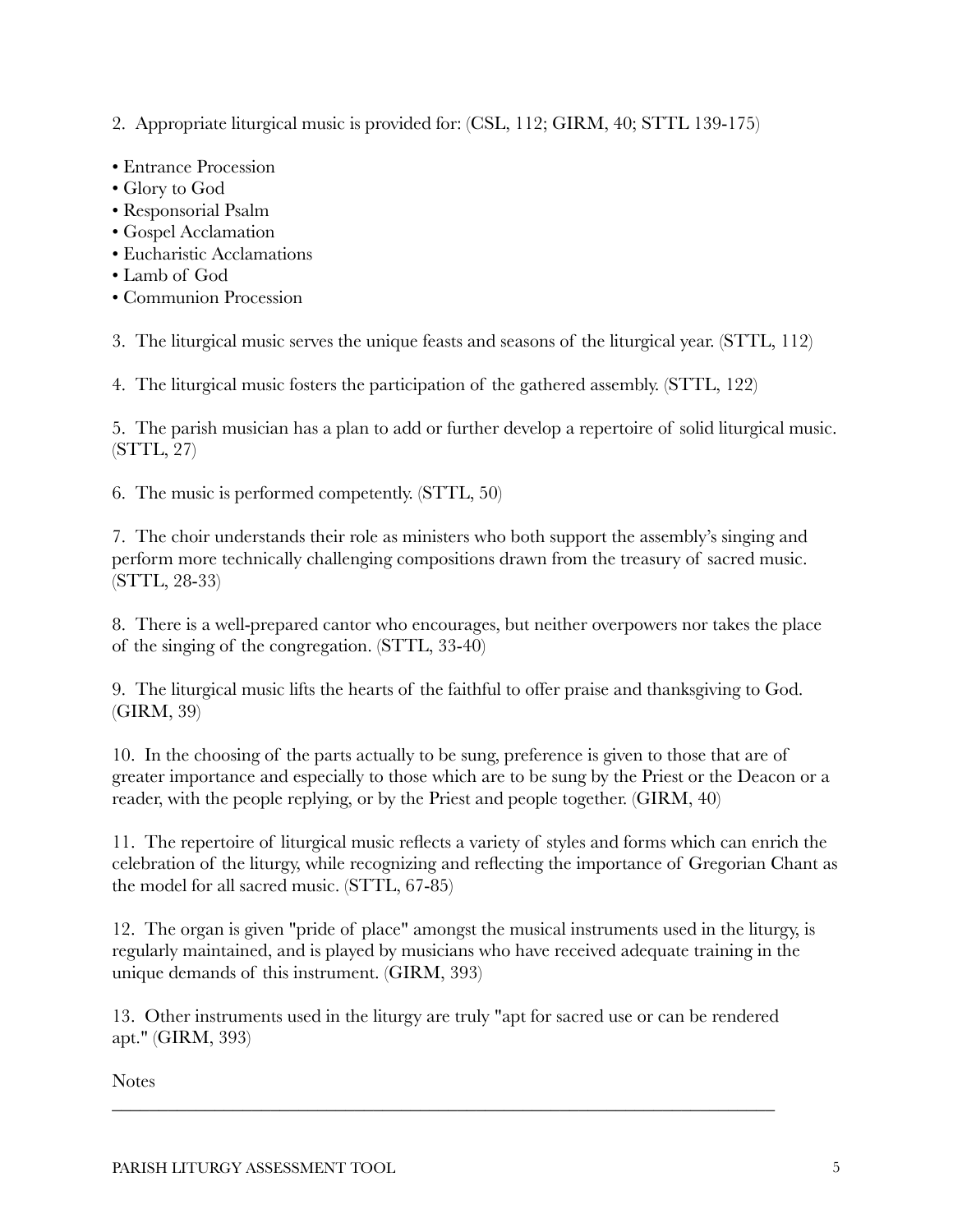# **II. Celebration of Sunday Mass**

A. Introductory Rites

1. The rites preceding the Liturgy of the Word introduce, gather, and prepare the assembly for the celebration of the liturgy. (GIRM, 46)

\_\_\_\_\_\_\_\_\_\_\_\_\_\_\_\_\_\_\_\_\_\_\_\_\_\_\_\_\_\_\_\_\_\_\_\_\_\_\_\_\_\_\_\_\_\_\_\_\_\_\_\_\_\_\_\_\_\_\_\_\_\_\_\_\_\_\_\_\_\_\_ \_\_\_\_\_\_\_\_\_\_\_\_\_\_\_\_\_\_\_\_\_\_\_\_\_\_\_\_\_\_\_\_\_\_\_\_\_\_\_\_\_\_\_\_\_\_\_\_\_\_\_\_\_\_\_\_\_\_\_\_\_\_\_\_\_\_\_\_\_\_\_ \_\_\_\_\_\_\_\_\_\_\_\_\_\_\_\_\_\_\_\_\_\_\_\_\_\_\_\_\_\_\_\_\_\_\_\_\_\_\_\_\_\_\_\_\_\_\_\_\_\_\_\_\_\_\_\_\_\_\_\_\_\_\_\_\_\_\_\_\_\_\_ \_\_\_\_\_\_\_\_\_\_\_\_\_\_\_\_\_\_\_\_\_\_\_\_\_\_\_\_\_\_\_\_\_\_\_\_\_\_\_\_\_\_\_\_\_\_\_\_\_\_\_\_\_\_\_\_\_\_\_\_\_\_\_\_\_\_\_\_\_\_\_

2. The entrance procession begins at the back of the church and includes at least the crossbearer, acolytes, lectors (if appropriate), and presiding minister. (GIRM, 120 and 171)

3. The entrance procession is carried out in a dignified manner.

- 4. The introductory rites normally include: (GIRM, 46)
- Entrance Chant or Song
- Greeting
- Act of Penitence or Sprinkling Rite
- Gloria (as required)
- Opening Prayer (or collect).

5. The entrance rite is balanced musically in relationship to the other parts of the liturgy.

\_\_\_\_\_\_\_\_\_\_\_\_\_\_\_\_\_\_\_\_\_\_\_\_\_\_\_\_\_\_\_\_\_\_\_\_\_\_\_\_\_\_\_\_\_\_\_\_\_\_\_\_\_\_\_\_\_\_\_\_\_\_\_\_\_\_\_\_\_\_\_ \_\_\_\_\_\_\_\_\_\_\_\_\_\_\_\_\_\_\_\_\_\_\_\_\_\_\_\_\_\_\_\_\_\_\_\_\_\_\_\_\_\_\_\_\_\_\_\_\_\_\_\_\_\_\_\_\_\_\_\_\_\_\_\_\_\_\_\_\_\_\_ \_\_\_\_\_\_\_\_\_\_\_\_\_\_\_\_\_\_\_\_\_\_\_\_\_\_\_\_\_\_\_\_\_\_\_\_\_\_\_\_\_\_\_\_\_\_\_\_\_\_\_\_\_\_\_\_\_\_\_\_\_\_\_\_\_\_\_\_\_\_\_

\_\_\_\_\_\_\_\_\_\_\_\_\_\_\_\_\_\_\_\_\_\_\_\_\_\_\_\_\_\_\_\_\_\_\_\_\_\_\_\_\_\_\_\_\_\_\_\_\_\_\_\_\_\_\_\_\_\_\_\_\_\_\_\_\_\_\_\_\_\_\_

**Notes** 

## B. Liturgy of the Word

1. The readings are proclaimed at the ambo and follow the prescribed norms for the day. (GIRM, 57-60; RS, 61-63)

- 2. The lectors are well prepared and read with appropriate expression.
- 3. There are two lectors who proclaim the first two readings.
- 4. A deacon or priest proclaims the Gospel. (GIRM, 59)

#### PARISH LITURGY ASSESSMENT TOOL 6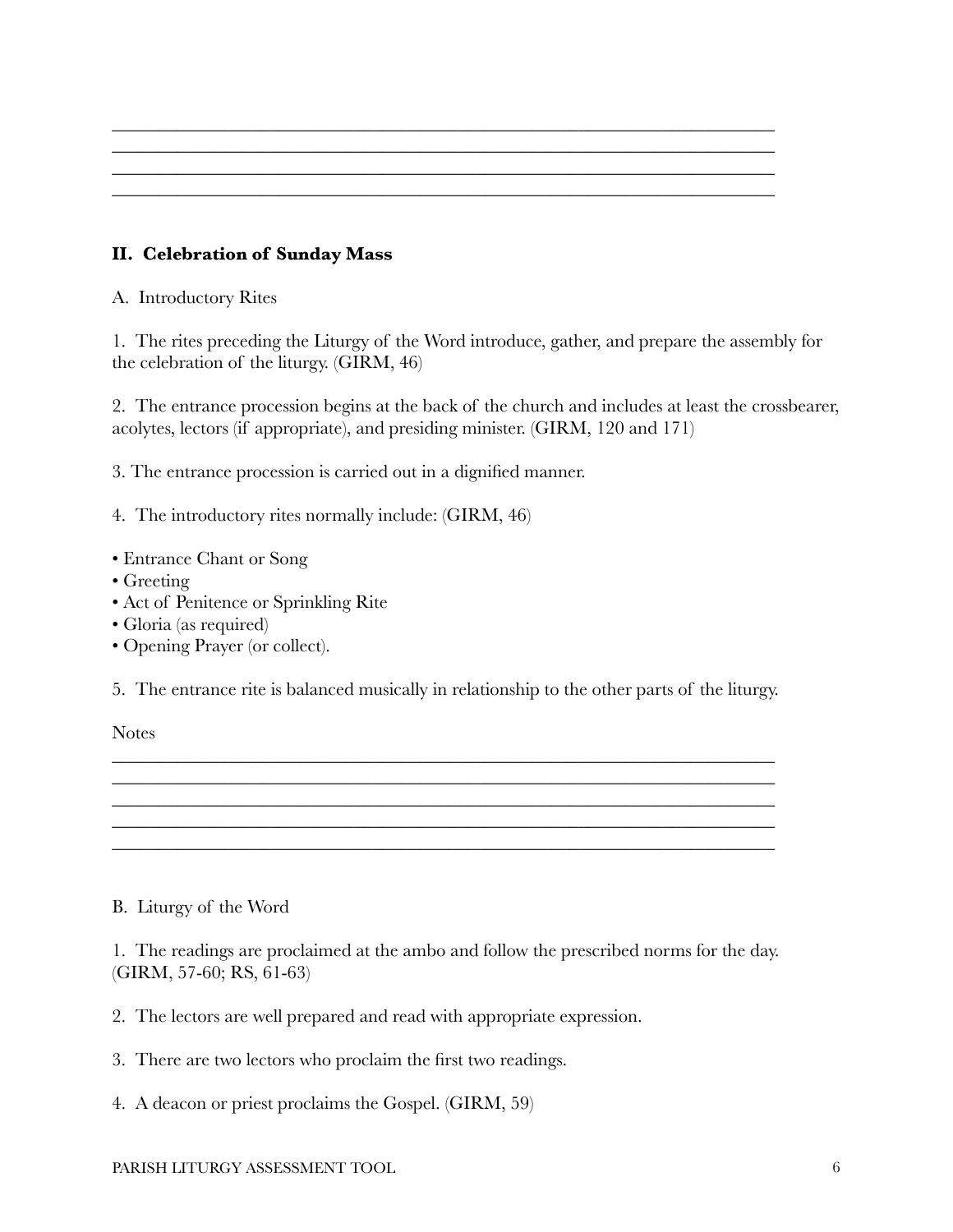5. The assembly actively listens to the Word being proclaimed.

6. There is time for prayerful silence after each reading and the homily. (GIRM, 56; RS, 39)

7. The responsorial psalm is sung at the ambo or from another suitable place, such as the area for the choir. (GIRM, 61)

8. The responsorial psalm is said or sung using one of the translations of the psalms approved for liturgical use. A song or paraphrase of the psalm is not used in place of the psalm. (GIRM, 61)

9. If a gospel book is used, there is a gospel procession to the ambo while the gospel acclamation is being sung. (GIRM, 132-133)

10. The homily provides nourishment for the Christian life of the faithful and is rooted in the readings, the liturgy, or the feast being celebrated. (GIRM, 65; RS, 67)

11. The homily is proclaimed by an ordained minister who has the faculty to preach. (GIRM, 66; RS, 64-66)

12. The Creed follows the duly approved liturgical texts (Nicene or Apostles' Creed). GIRM, 67; RS, 69)

13. The General Intercessions are "sober, composed with a wise liberty and in few words, and are expressive of the prayer of the entire community." (GIRM, 69-71)

\_\_\_\_\_\_\_\_\_\_\_\_\_\_\_\_\_\_\_\_\_\_\_\_\_\_\_\_\_\_\_\_\_\_\_\_\_\_\_\_\_\_\_\_\_\_\_\_\_\_\_\_\_\_\_\_\_\_\_\_\_\_\_\_\_\_\_\_\_\_\_

\_\_\_\_\_\_\_\_\_\_\_\_\_\_\_\_\_\_\_\_\_\_\_\_\_\_\_\_\_\_\_\_\_\_\_\_\_\_\_\_\_\_\_\_\_\_\_\_\_\_\_\_\_\_\_\_\_\_\_\_\_\_\_\_\_\_\_\_\_\_\_ \_\_\_\_\_\_\_\_\_\_\_\_\_\_\_\_\_\_\_\_\_\_\_\_\_\_\_\_\_\_\_\_\_\_\_\_\_\_\_\_\_\_\_\_\_\_\_\_\_\_\_\_\_\_\_\_\_\_\_\_\_\_\_\_\_\_\_\_\_\_\_

\_\_\_\_\_\_\_\_\_\_\_\_\_\_\_\_\_\_\_\_\_\_\_\_\_\_\_\_\_\_\_\_\_\_\_\_\_\_\_\_\_\_\_\_\_\_\_\_\_\_\_\_\_\_\_\_\_\_\_\_\_\_\_\_\_\_\_\_\_\_\_

Notes

C. The Liturgy of the Eucharist

1. The bread, wine, and offerings for the church or the poor are brought forward at the same time by members of the assembly. Other items or symbolic gifts are not brought up at the collection. (GIRM, 73)

2. Wine is poured into chalices at the Preparation of the Gifts and not after it has been consecrated. (RS, 106)

3. The Eucharistic Acclamations (Holy, Holy; Memorial Acclamation; Amen) are sung well by the assembly. (GIRM, 79b, 148, 151)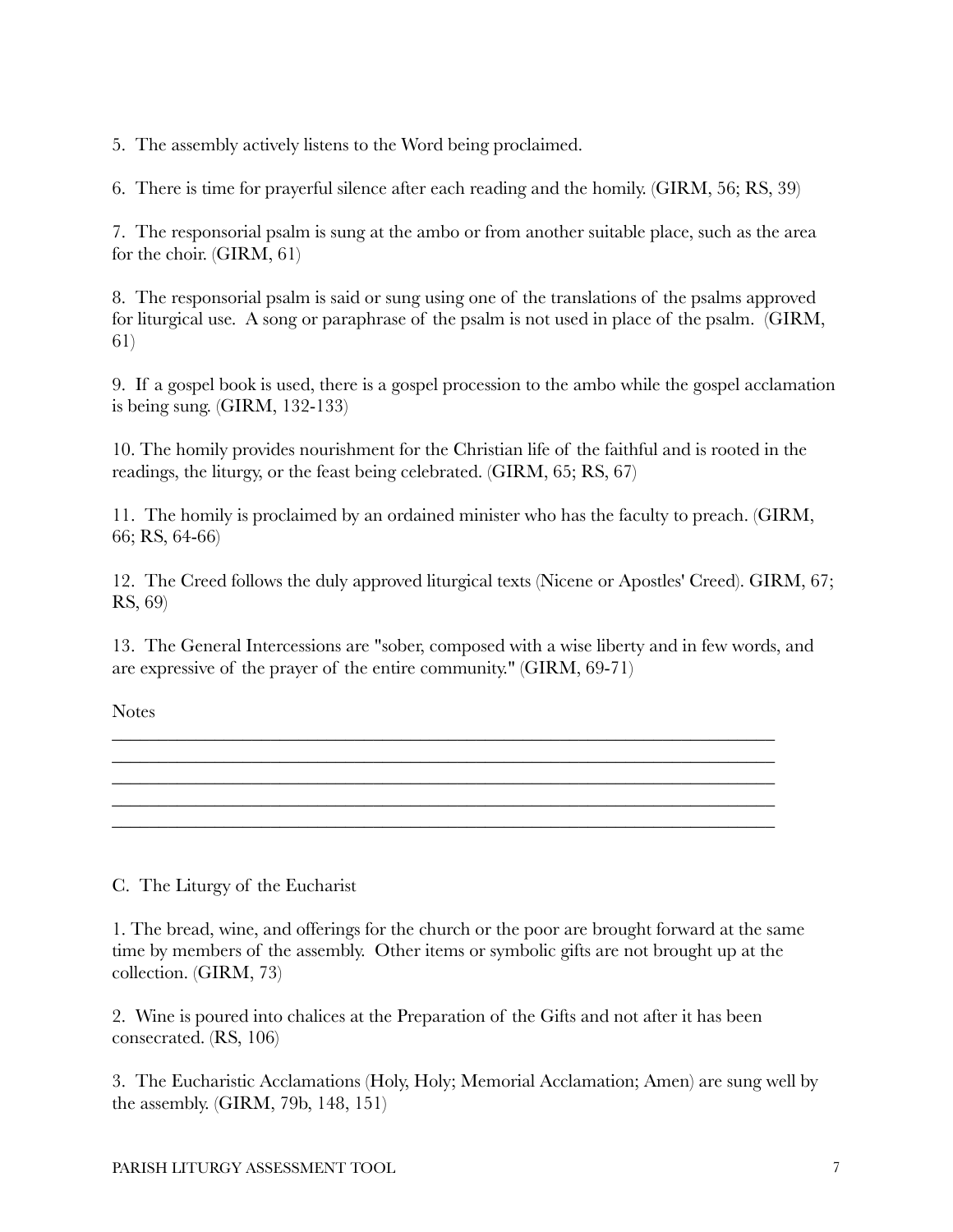4. The celebrant/presider prays the Eucharistic Prayer in a manner which engages the assembly in the prayer. (GIRM, 78)

5. The Sign of Peace is given by the assembly only to those nearest to them and in a sober manner. (GIRM, 82; RS, 72)

6. The faithful share in some of the hosts broken by the celebrant. (RS, 49)

7. The breaking of the host is carried out reverently and is understood to signify that, though the faithful are many, they are made one in Christ. (GIRM, 83; RS, 74)

8. Hosts for Communion are consecrated at the Mass being celebrated, and extra hosts are not taken from the tabernacle unless absolutely necessary. (GIRM, 85; RS, 89)

9. The Extraordinary Ministers of Holy Communion are well prepared and use the proper ritual words for distribution of Holy Communion. (NDRHC, 28, 41, and 43)

10. Given the size of the assembly, there are enough ministers of Holy Communion at each Sunday Mass. (NDRHC, 27 and 30)

11. Holy Communion is offered to the assembly under both species (bread and wine), if possible and when pastorally advisable. (GIRM, 281, NDRHC, 20 and 21)

12. Any hosts that are not consumed are reserved in the tabernacle immediately following the distribution of Holy Communion.

13. Any Precious Blood remaining after the distribution of Holy Communion is immediately consumed at the altar and not disposed of in the sacrarium. (GIRM, 163; NDRHC, 52 and55; RS, 107)

14. Communion vessels are purified after Communion or immediately following Mass. (NDRHC, 53)

\_\_\_\_\_\_\_\_\_\_\_\_\_\_\_\_\_\_\_\_\_\_\_\_\_\_\_\_\_\_\_\_\_\_\_\_\_\_\_\_\_\_\_\_\_\_\_\_\_\_\_\_\_\_\_\_\_\_\_\_\_\_\_\_\_\_\_\_\_\_\_ \_\_\_\_\_\_\_\_\_\_\_\_\_\_\_\_\_\_\_\_\_\_\_\_\_\_\_\_\_\_\_\_\_\_\_\_\_\_\_\_\_\_\_\_\_\_\_\_\_\_\_\_\_\_\_\_\_\_\_\_\_\_\_\_\_\_\_\_\_\_\_ \_\_\_\_\_\_\_\_\_\_\_\_\_\_\_\_\_\_\_\_\_\_\_\_\_\_\_\_\_\_\_\_\_\_\_\_\_\_\_\_\_\_\_\_\_\_\_\_\_\_\_\_\_\_\_\_\_\_\_\_\_\_\_\_\_\_\_\_\_\_\_ \_\_\_\_\_\_\_\_\_\_\_\_\_\_\_\_\_\_\_\_\_\_\_\_\_\_\_\_\_\_\_\_\_\_\_\_\_\_\_\_\_\_\_\_\_\_\_\_\_\_\_\_\_\_\_\_\_\_\_\_\_\_\_\_\_\_\_\_\_\_\_ \_\_\_\_\_\_\_\_\_\_\_\_\_\_\_\_\_\_\_\_\_\_\_\_\_\_\_\_\_\_\_\_\_\_\_\_\_\_\_\_\_\_\_\_\_\_\_\_\_\_\_\_\_\_\_\_\_\_\_\_\_\_\_\_\_\_\_\_\_\_\_

15. After Communion, there is a period of silent prayer or a hymn of praise is sung by everyone. (GIRM, 89; RS, 88)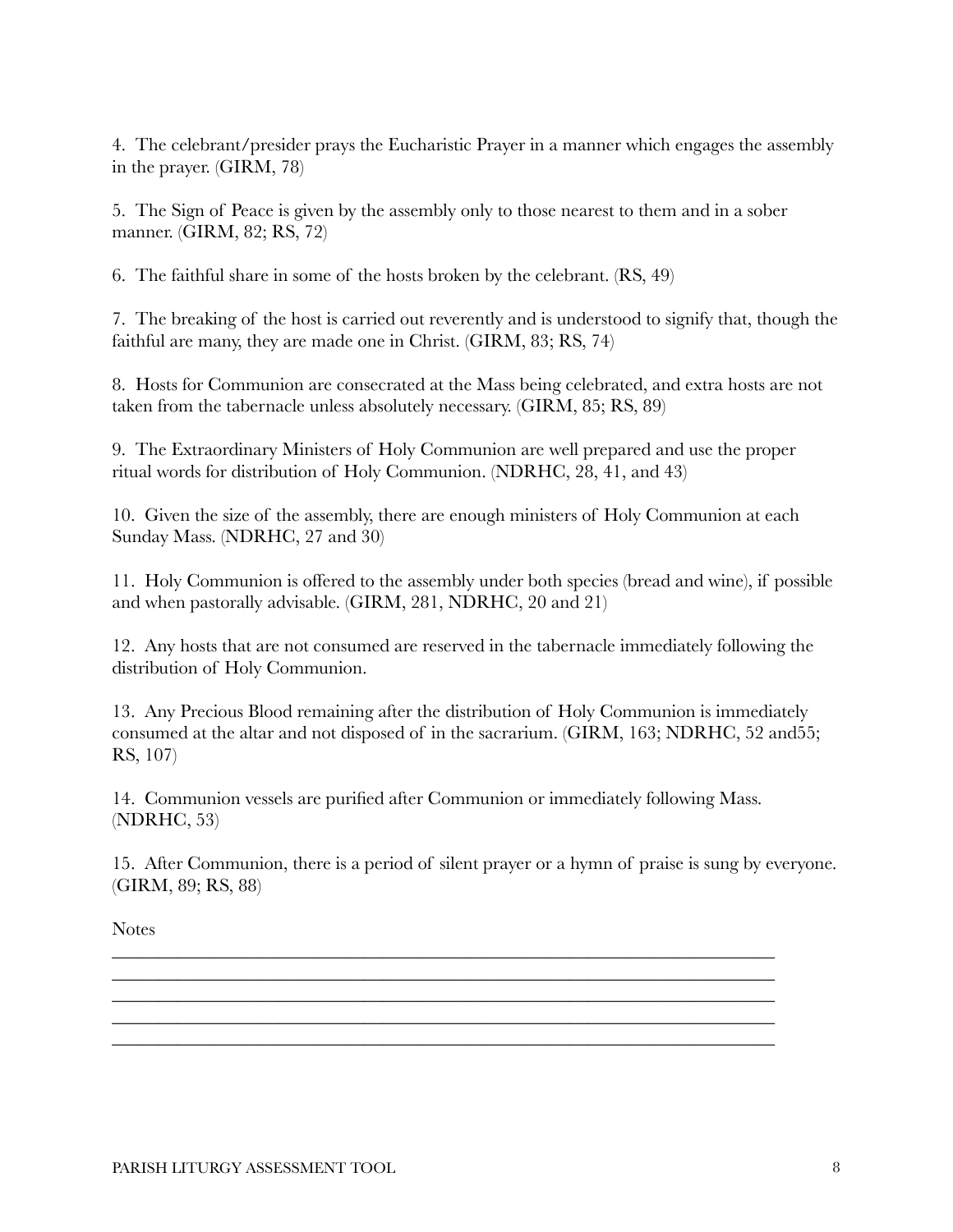## D. Concluding Rite

1. Announcements are made after the Prayer after Communion and at a place other than the ambo. (GIRM, 90)

2. The blessing is given in a reverent and intentional manner.

3. The dismissal given is taken from one of the four options listed in the Roman Missal.

\_\_\_\_\_\_\_\_\_\_\_\_\_\_\_\_\_\_\_\_\_\_\_\_\_\_\_\_\_\_\_\_\_\_\_\_\_\_\_\_\_\_\_\_\_\_\_\_\_\_\_\_\_\_\_\_\_\_\_\_\_\_\_\_\_\_\_\_\_\_\_ \_\_\_\_\_\_\_\_\_\_\_\_\_\_\_\_\_\_\_\_\_\_\_\_\_\_\_\_\_\_\_\_\_\_\_\_\_\_\_\_\_\_\_\_\_\_\_\_\_\_\_\_\_\_\_\_\_\_\_\_\_\_\_\_\_\_\_\_\_\_\_ \_\_\_\_\_\_\_\_\_\_\_\_\_\_\_\_\_\_\_\_\_\_\_\_\_\_\_\_\_\_\_\_\_\_\_\_\_\_\_\_\_\_\_\_\_\_\_\_\_\_\_\_\_\_\_\_\_\_\_\_\_\_\_\_\_\_\_\_\_\_\_

\_\_\_\_\_\_\_\_\_\_\_\_\_\_\_\_\_\_\_\_\_\_\_\_\_\_\_\_\_\_\_\_\_\_\_\_\_\_\_\_\_\_\_\_\_\_\_\_\_\_\_\_\_\_\_\_\_\_\_\_\_\_\_\_\_\_\_\_\_\_\_ \_\_\_\_\_\_\_\_\_\_\_\_\_\_\_\_\_\_\_\_\_\_\_\_\_\_\_\_\_\_\_\_\_\_\_\_\_\_\_\_\_\_\_\_\_\_\_\_\_\_\_\_\_\_\_\_\_\_\_\_\_\_\_\_\_\_\_\_\_\_\_

4. Altar linens (*e.g.*, purificators, corporals) are rinsed in the sacrarium after each Mass and then laundered.

Notes

III. Sacramental Celebrations of the Parish Rite of Christian Initiation of Adults

1. The RCIA is observed in the parish. (CSL, 64-66)

2. The RCIA process includes an ongoing (year round) pre-catechumenate. (RCIA, 7.1 and 36-37)

3. The RCIA process includes an ongoing (year round) catechumenate. (RCIA, 75 and NS, 6)

4. There are a few dates scheduled each year for celebration of the Rite of Acceptance into the Order of the Catechumenate. (RCIA, 18.3)

5. There are members of the parish (priest, deacon, lay) trained to serve on the RCIA team. (RCIA, 9-16)

6. The various rites are celebrated by the parish: (RCIA, 9)

- Rite of Acceptance and/or Rite of Welcome (RCIA, 45 and 412)
- Dismissal of catechumens at Sunday and Holy Day Masses (RCIA, 83.2)
- Dismissal of catechumens at school Mass if catechumens are present (RCIA , 83.2)
- Rite of Sending to the Rite of Election (RCIA, 107)
- The Scrutinies on the 3rd, 4th, and 5th Sundays of Lent (RCIA, 146)
- The Presentation of the Creed and Lord's Prayer (RCIA, 157 and 178)
- Sacraments of Initiation at the Easter Vigil (RCIA, 207)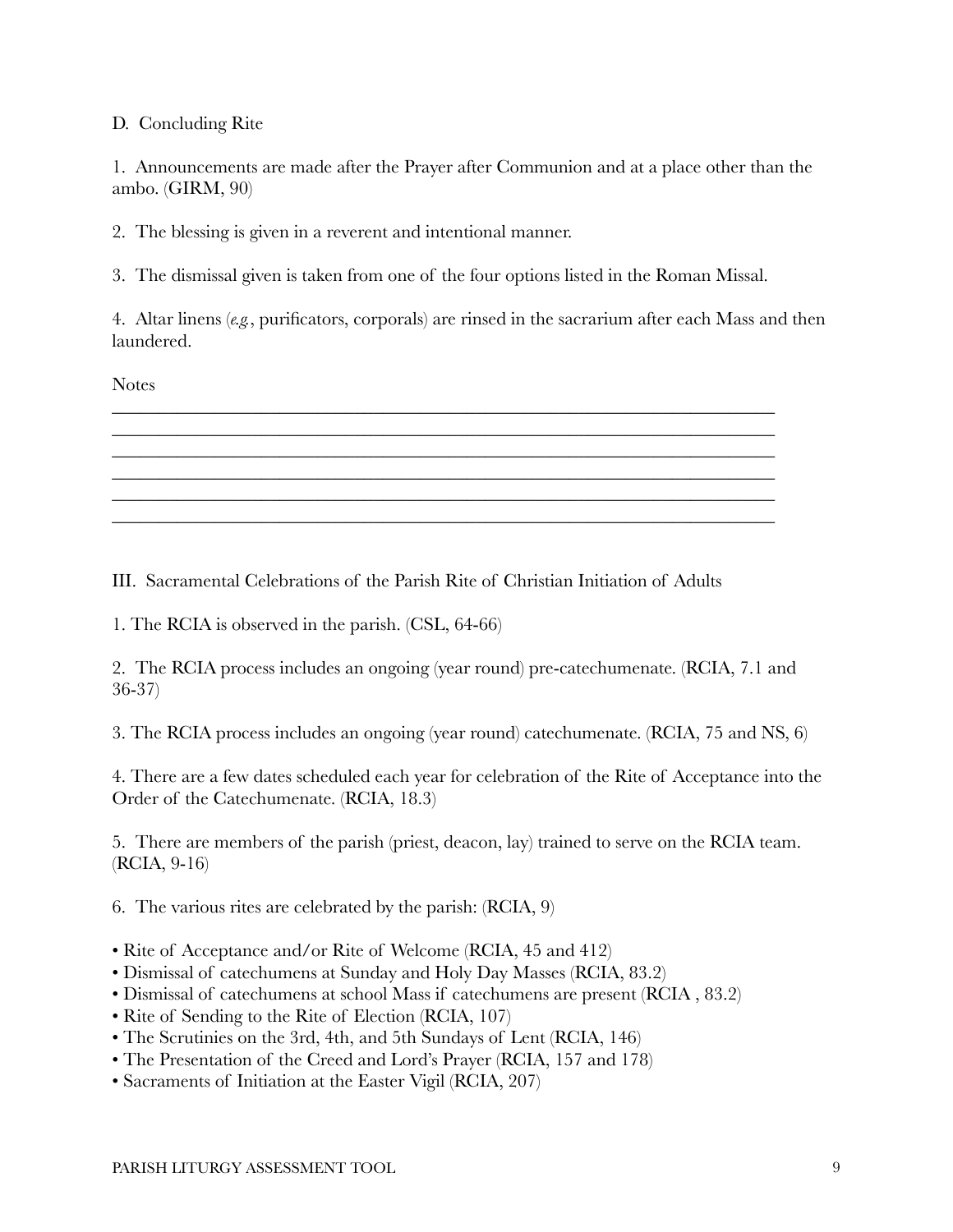7. The parish musician is involved in the preparation of the RCIA rites and developing a repertoire of ritual music used for these liturgies.

8. The parish community receives ongoing catechesis regarding their role in the initiation of those seeking to come to the Church. (RCIA, 9)

9. The font allows for baptism by immersion, if possible. (RCIA, 213; NS, 17)

10. Children of catechetical age in need of baptism or reception into the full communion of the Church are formed through the RCIA process. (RCIA, 252)

11. Children of catechetical age in the RCIA celebrate rites with the adults, when appropriate.

12. Children of catechetical age usually receive all three sacraments of initiation (Baptism, Confirmation, and First Communion) at the Easter Vigil. (NS, 18 CIC, c.852)

B. Rite of Infant Baptism

1. Baptism is celebrated only once on a given day. (RBapC.GI, 27)

2. The processional nature of the Rite of Baptism is respected. (RBapC, 26)

3. There are lectors and musicians to assist in the celebration when Baptism is celebrated apart from Mass. (RBapC.GI, 7)

4. There is a team of parishioners and parish staff to prepare parents for the baptism of their children. (RBapC.GI, 7)

\_\_\_\_\_\_\_\_\_\_\_\_\_\_\_\_\_\_\_\_\_\_\_\_\_\_\_\_\_\_\_\_\_\_\_\_\_\_\_\_\_\_\_\_\_\_\_\_\_\_\_\_\_\_\_\_\_\_\_\_\_\_\_\_\_\_\_\_\_\_\_ \_\_\_\_\_\_\_\_\_\_\_\_\_\_\_\_\_\_\_\_\_\_\_\_\_\_\_\_\_\_\_\_\_\_\_\_\_\_\_\_\_\_\_\_\_\_\_\_\_\_\_\_\_\_\_\_\_\_\_\_\_\_\_\_\_\_\_\_\_\_\_ \_\_\_\_\_\_\_\_\_\_\_\_\_\_\_\_\_\_\_\_\_\_\_\_\_\_\_\_\_\_\_\_\_\_\_\_\_\_\_\_\_\_\_\_\_\_\_\_\_\_\_\_\_\_\_\_\_\_\_\_\_\_\_\_\_\_\_\_\_\_\_ \_\_\_\_\_\_\_\_\_\_\_\_\_\_\_\_\_\_\_\_\_\_\_\_\_\_\_\_\_\_\_\_\_\_\_\_\_\_\_\_\_\_\_\_\_\_\_\_\_\_\_\_\_\_\_\_\_\_\_\_\_\_\_\_\_\_\_\_\_\_\_ \_\_\_\_\_\_\_\_\_\_\_\_\_\_\_\_\_\_\_\_\_\_\_\_\_\_\_\_\_\_\_\_\_\_\_\_\_\_\_\_\_\_\_\_\_\_\_\_\_\_\_\_\_\_\_\_\_\_\_\_\_\_\_\_\_\_\_\_\_\_\_ \_\_\_\_\_\_\_\_\_\_\_\_\_\_\_\_\_\_\_\_\_\_\_\_\_\_\_\_\_\_\_\_\_\_\_\_\_\_\_\_\_\_\_\_\_\_\_\_\_\_\_\_\_\_\_\_\_\_\_\_\_\_\_\_\_\_\_\_\_\_\_

**Notes** 

## C. First Communion

1. Respecting its nature as a sacrament of initiation, First Communion takes place on a Sunday during the Easter season. (RS, 87) 

2. First Communion is preceded by the Sacrament of First Penance. (RS, 87)

3. First communicants receive Communion from the priest. (RS, 87)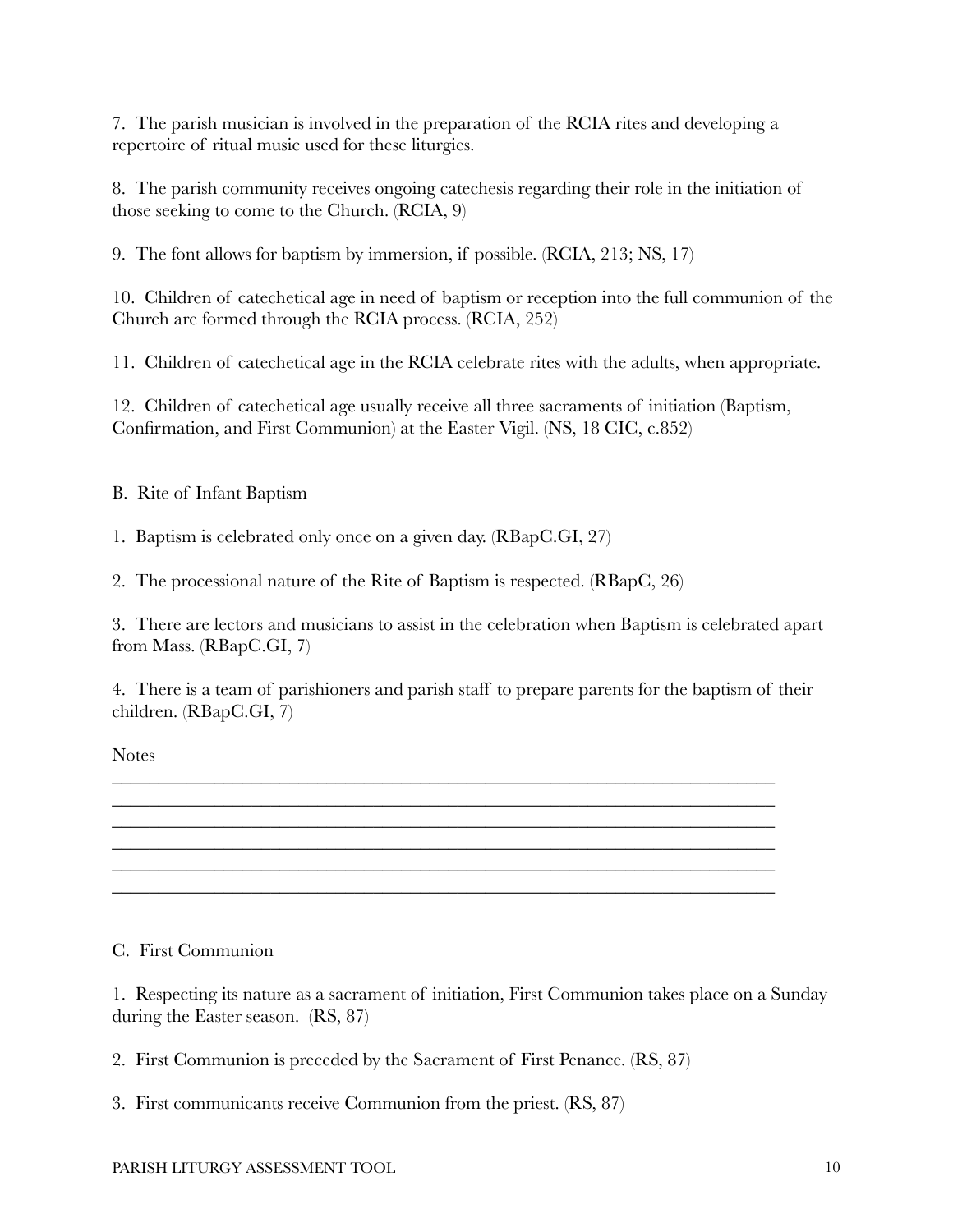4. First Communion always takes place during the celebration of Mass. (RS, 87)

5. Because of the close link of this sacrament to Baptism, the sprinkling rite is sometimes used at the celebration.

6. The candidates for First Communion have received an adequate liturgical catechesis and are ready to take their place as full, conscious, and active participants of the Sunday assembly.

7. Liturgical ministers for the celebration are taken from those who have been trained to perform a specific ministry (*i.e.*, lectors, Extraordinary Ministers of Holy Communion, hospitality ministers, etc.) These ministers are not ordinarily the first communicants themselves. (CSL, 28)

8. Liturgical catechesis for the whole parish has prepared the parishioners to appreciate the true nature of this celebration as a sacrament of initiation. (CSL, 19 and 59)

\_\_\_\_\_\_\_\_\_\_\_\_\_\_\_\_\_\_\_\_\_\_\_\_\_\_\_\_\_\_\_\_\_\_\_\_\_\_\_\_\_\_\_\_\_\_\_\_\_\_\_\_\_\_\_\_\_\_\_\_\_\_\_\_\_\_\_\_\_\_\_

\_\_\_\_\_\_\_\_\_\_\_\_\_\_\_\_\_\_\_\_\_\_\_\_\_\_\_\_\_\_\_\_\_\_\_\_\_\_\_\_\_\_\_\_\_\_\_\_\_\_\_\_\_\_\_\_\_\_\_\_\_\_\_\_\_\_\_\_\_\_\_ \_\_\_\_\_\_\_\_\_\_\_\_\_\_\_\_\_\_\_\_\_\_\_\_\_\_\_\_\_\_\_\_\_\_\_\_\_\_\_\_\_\_\_\_\_\_\_\_\_\_\_\_\_\_\_\_\_\_\_\_\_\_\_\_\_\_\_\_\_\_\_  $\mathcal{L}_\mathcal{L} = \{ \mathcal{L}_\mathcal{L} = \{ \mathcal{L}_\mathcal{L} = \{ \mathcal{L}_\mathcal{L} = \{ \mathcal{L}_\mathcal{L} = \{ \mathcal{L}_\mathcal{L} = \{ \mathcal{L}_\mathcal{L} = \{ \mathcal{L}_\mathcal{L} = \{ \mathcal{L}_\mathcal{L} = \{ \mathcal{L}_\mathcal{L} = \{ \mathcal{L}_\mathcal{L} = \{ \mathcal{L}_\mathcal{L} = \{ \mathcal{L}_\mathcal{L} = \{ \mathcal{L}_\mathcal{L} = \{ \mathcal{L}_\mathcal{$  $\mathcal{L}_\mathcal{L} = \mathcal{L}_\mathcal{L} = \mathcal{L}_\mathcal{L} = \mathcal{L}_\mathcal{L} = \mathcal{L}_\mathcal{L} = \mathcal{L}_\mathcal{L} = \mathcal{L}_\mathcal{L} = \mathcal{L}_\mathcal{L} = \mathcal{L}_\mathcal{L} = \mathcal{L}_\mathcal{L} = \mathcal{L}_\mathcal{L} = \mathcal{L}_\mathcal{L} = \mathcal{L}_\mathcal{L} = \mathcal{L}_\mathcal{L} = \mathcal{L}_\mathcal{L} = \mathcal{L}_\mathcal{L} = \mathcal{L}_\mathcal{L}$ 

**Notes** 

D. Rite of Confirmation

1. Confirmation is celebrated in a way that involves the entire parish community. (OConf, 4)

2. Liturgical ministers for the celebration are taken from those who have been trained to perform a specific ministry (*i.e.*, lectors, extraordinary ministers, hospitality ministers etc.) These ministers are not ordinarily the confirmandi themselves. (CSL, 28)

3. Liturgical catechesis for the whole parish has prepared parishioners to appreciate the true nature of this celebration as a sacrament of initiation. (CSL, 19 and 59; see also Pope Paul VI, *Divinae consortium*)

> $\mathcal{L}_\mathcal{L} = \mathcal{L}_\mathcal{L} = \mathcal{L}_\mathcal{L} = \mathcal{L}_\mathcal{L} = \mathcal{L}_\mathcal{L} = \mathcal{L}_\mathcal{L} = \mathcal{L}_\mathcal{L} = \mathcal{L}_\mathcal{L} = \mathcal{L}_\mathcal{L} = \mathcal{L}_\mathcal{L} = \mathcal{L}_\mathcal{L} = \mathcal{L}_\mathcal{L} = \mathcal{L}_\mathcal{L} = \mathcal{L}_\mathcal{L} = \mathcal{L}_\mathcal{L} = \mathcal{L}_\mathcal{L} = \mathcal{L}_\mathcal{L}$ \_\_\_\_\_\_\_\_\_\_\_\_\_\_\_\_\_\_\_\_\_\_\_\_\_\_\_\_\_\_\_\_\_\_\_\_\_\_\_\_\_\_\_\_\_\_\_\_\_\_\_\_\_\_\_\_\_\_\_\_\_\_\_\_\_\_\_\_\_\_\_

\_\_\_\_\_\_\_\_\_\_\_\_\_\_\_\_\_\_\_\_\_\_\_\_\_\_\_\_\_\_\_\_\_\_\_\_\_\_\_\_\_\_\_\_\_\_\_\_\_\_\_\_\_\_\_\_\_\_\_\_\_\_\_\_\_\_\_\_\_\_\_ \_\_\_\_\_\_\_\_\_\_\_\_\_\_\_\_\_\_\_\_\_\_\_\_\_\_\_\_\_\_\_\_\_\_\_\_\_\_\_\_\_\_\_\_\_\_\_\_\_\_\_\_\_\_\_\_\_\_\_\_\_\_\_\_\_\_\_\_\_\_\_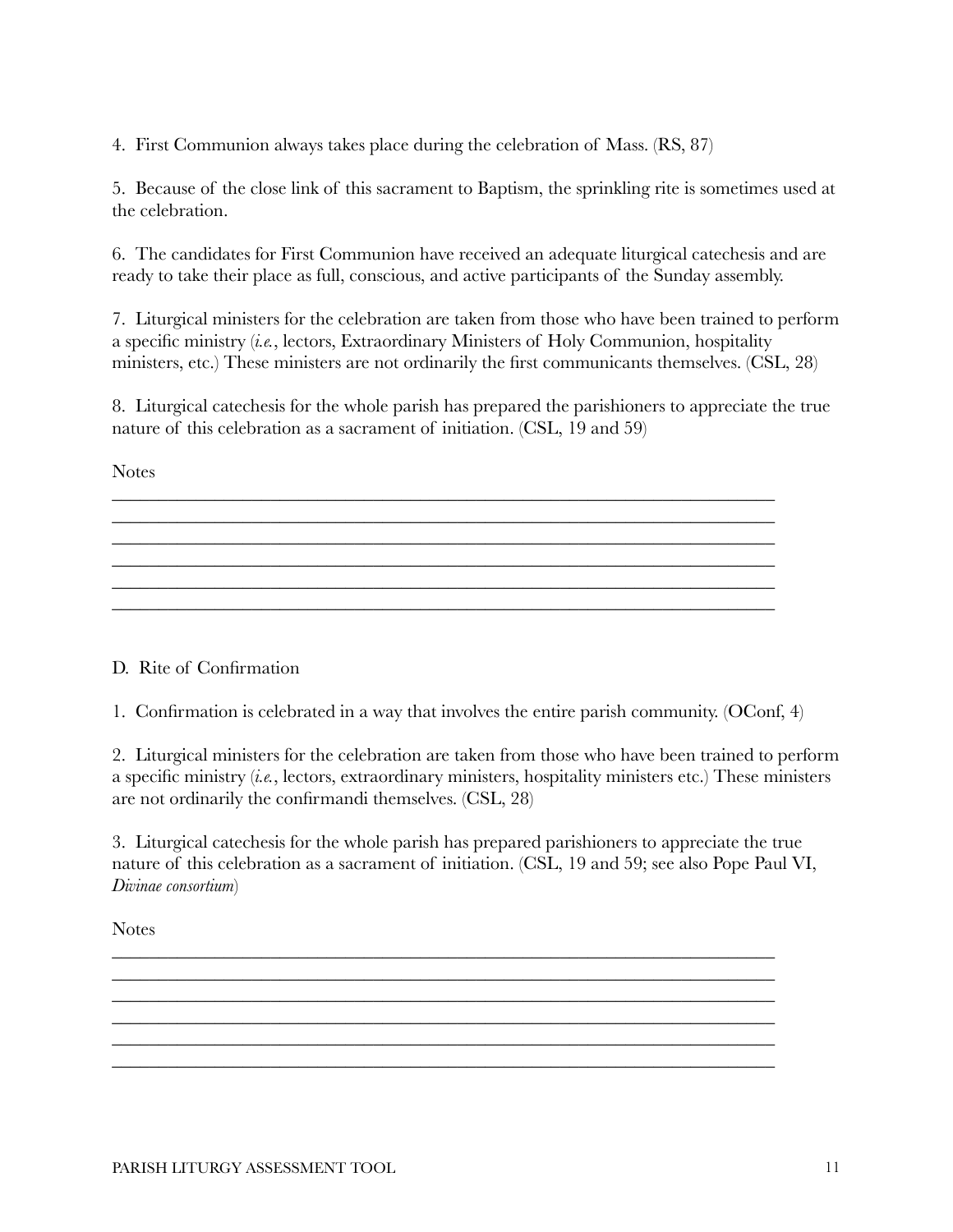## E. Rite of Marriage

1. Appropriate decisions are made with regard to celebrating the rite of Marriage either within Mass or outside of Mass. (OCM, 29)

2. There are liturgical ministers from the parish who are prepared to fulfill the roles of:

- cantor
- lector(s)/musician
- usher/greeter
- Extraordinary Ministers of Holy Communion (if necessary)

3. Steps have been taken to encourage the full, conscious and active participation of the assembly gathered for the wedding celebration. (CSL, 14 and 82)

4. The liturgical music serves the rite and is appropriate for liturgy. (OCM, 30)

5. The parish liturgical musician is involved in the decision-making process with regard to music. (STTL, 218)

\_\_\_\_\_\_\_\_\_\_\_\_\_\_\_\_\_\_\_\_\_\_\_\_\_\_\_\_\_\_\_\_\_\_\_\_\_\_\_\_\_\_\_\_\_\_\_\_\_\_\_\_\_\_\_\_\_\_\_\_\_\_\_\_\_\_\_\_\_\_\_

6. The liturgical season is taken into consideration when preparing the liturgy. (OCM, 32)

\_\_\_\_\_\_\_\_\_\_\_\_\_\_\_\_\_\_\_\_\_\_\_\_\_\_\_\_\_\_\_\_\_\_\_\_\_\_\_\_\_\_\_\_\_\_\_\_\_\_\_\_\_\_\_\_\_\_\_\_\_\_\_\_\_\_\_\_\_\_\_ \_\_\_\_\_\_\_\_\_\_\_\_\_\_\_\_\_\_\_\_\_\_\_\_\_\_\_\_\_\_\_\_\_\_\_\_\_\_\_\_\_\_\_\_\_\_\_\_\_\_\_\_\_\_\_\_\_\_\_\_\_\_\_\_\_\_\_\_\_\_\_ \_\_\_\_\_\_\_\_\_\_\_\_\_\_\_\_\_\_\_\_\_\_\_\_\_\_\_\_\_\_\_\_\_\_\_\_\_\_\_\_\_\_\_\_\_\_\_\_\_\_\_\_\_\_\_\_\_\_\_\_\_\_\_\_\_\_\_\_\_\_\_

\_\_\_\_\_\_\_\_\_\_\_\_\_\_\_\_\_\_\_\_\_\_\_\_\_\_\_\_\_\_\_\_\_\_\_\_\_\_\_\_\_\_\_\_\_\_\_\_\_\_\_\_\_\_\_\_\_\_\_\_\_\_\_\_\_\_\_\_\_\_\_ \_\_\_\_\_\_\_\_\_\_\_\_\_\_\_\_\_\_\_\_\_\_\_\_\_\_\_\_\_\_\_\_\_\_\_\_\_\_\_\_\_\_\_\_\_\_\_\_\_\_\_\_\_\_\_\_\_\_\_\_\_\_\_\_\_\_\_\_\_\_\_

**Notes** 

F. Order of Christian Funerals

1. There is a bereavement committee or team trained to assist the family of the deceased in preparing the funeral liturgies. (OCF, 9 and 17)

2. The parish liturgical musician has developed a repertoire of music which is familiar to the parish and will serve the needs of the Order of Christian Funerals. (OCF, 30-33)

3. The following various times of prayer for the deceased and the mourners are provided by the parish, when pastorally appropriate: (OCF, 50)

- Prayers for the dying
- Gathering in the Presence of the Body
- Vigil
- Morning Prayer/Evening Prayer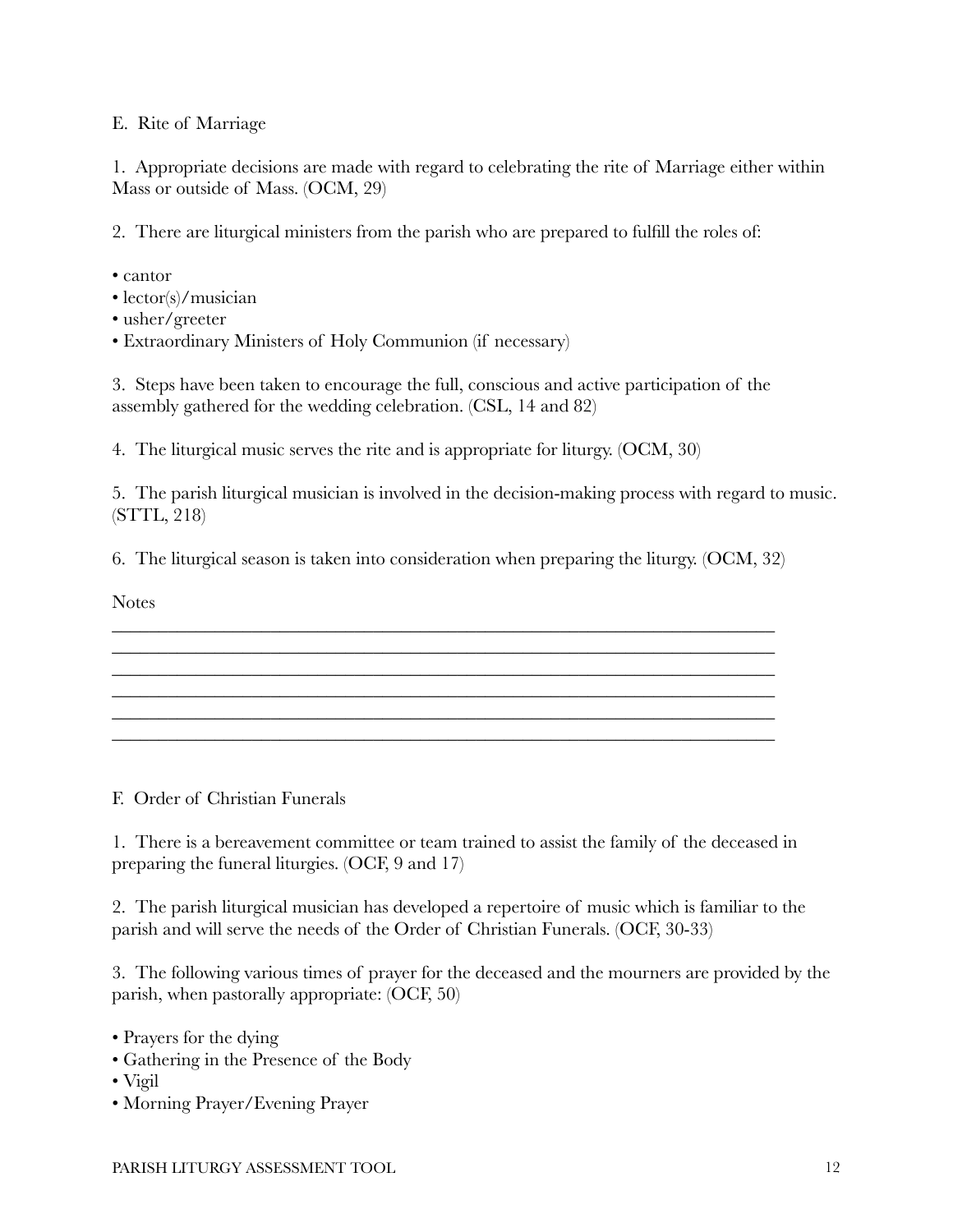- Transfer of the Body to the Church/Place of Committal
- The Funeral Mass
- The Committal

4. There are liturgical ministers from the parish to perform the various ministries needed at the Vigil, when appropriate: (OCF, 15 and 64)

- Leader of prayer
- Lector
- Cantor/Leader of Song

5. There are liturgical ministers from the parish to perform the various ministries needed at the Funeral Mass: (OCF, 15 and 150)

- Ushers/greeters
- Cantor/Musician
- Lector
- Extraordinary Ministers of Holy Communion (when necessary)

6. Liturgical catechesis has been provided to the entire parish community concerning the nature and celebration of the Order of Christian Funerals. (CSL, 19 and 59)

7. The liturgical music serves the rite and is appropriate for use in the liturgy. (OCF, 30)

8. The liturgical signs and symbols used affirm the Christian belief and hope in the Paschal Mystery. (OCF, 21)

\_\_\_\_\_\_\_\_\_\_\_\_\_\_\_\_\_\_\_\_\_\_\_\_\_\_\_\_\_\_\_\_\_\_\_\_\_\_\_\_\_\_\_\_\_\_\_\_\_\_\_\_\_\_\_\_\_\_\_\_\_\_\_\_\_\_\_\_\_\_\_ \_\_\_\_\_\_\_\_\_\_\_\_\_\_\_\_\_\_\_\_\_\_\_\_\_\_\_\_\_\_\_\_\_\_\_\_\_\_\_\_\_\_\_\_\_\_\_\_\_\_\_\_\_\_\_\_\_\_\_\_\_\_\_\_\_\_\_\_\_\_\_ \_\_\_\_\_\_\_\_\_\_\_\_\_\_\_\_\_\_\_\_\_\_\_\_\_\_\_\_\_\_\_\_\_\_\_\_\_\_\_\_\_\_\_\_\_\_\_\_\_\_\_\_\_\_\_\_\_\_\_\_\_\_\_\_\_\_\_\_\_\_\_ \_\_\_\_\_\_\_\_\_\_\_\_\_\_\_\_\_\_\_\_\_\_\_\_\_\_\_\_\_\_\_\_\_\_\_\_\_\_\_\_\_\_\_\_\_\_\_\_\_\_\_\_\_\_\_\_\_\_\_\_\_\_\_\_\_\_\_\_\_\_\_

\_\_\_\_\_\_\_\_\_\_\_\_\_\_\_\_\_\_\_\_\_\_\_\_\_\_\_\_\_\_\_\_\_\_\_\_\_\_\_\_\_\_\_\_\_\_\_\_\_\_\_\_\_\_\_\_\_\_\_\_\_\_\_\_\_\_\_\_\_\_\_

Notes

## G. The Rite of Penance

1. A chapel is properly appointed for individual penitents. (BLS, 104 and 105)

2. The place where the Rite of Penance is celebrated provides for either face-to-face or anonymous confession. (BLS, 103; CIC, 964)

3. The opportunity for individual confession is regularly scheduled and clearly published. (RPen, 13)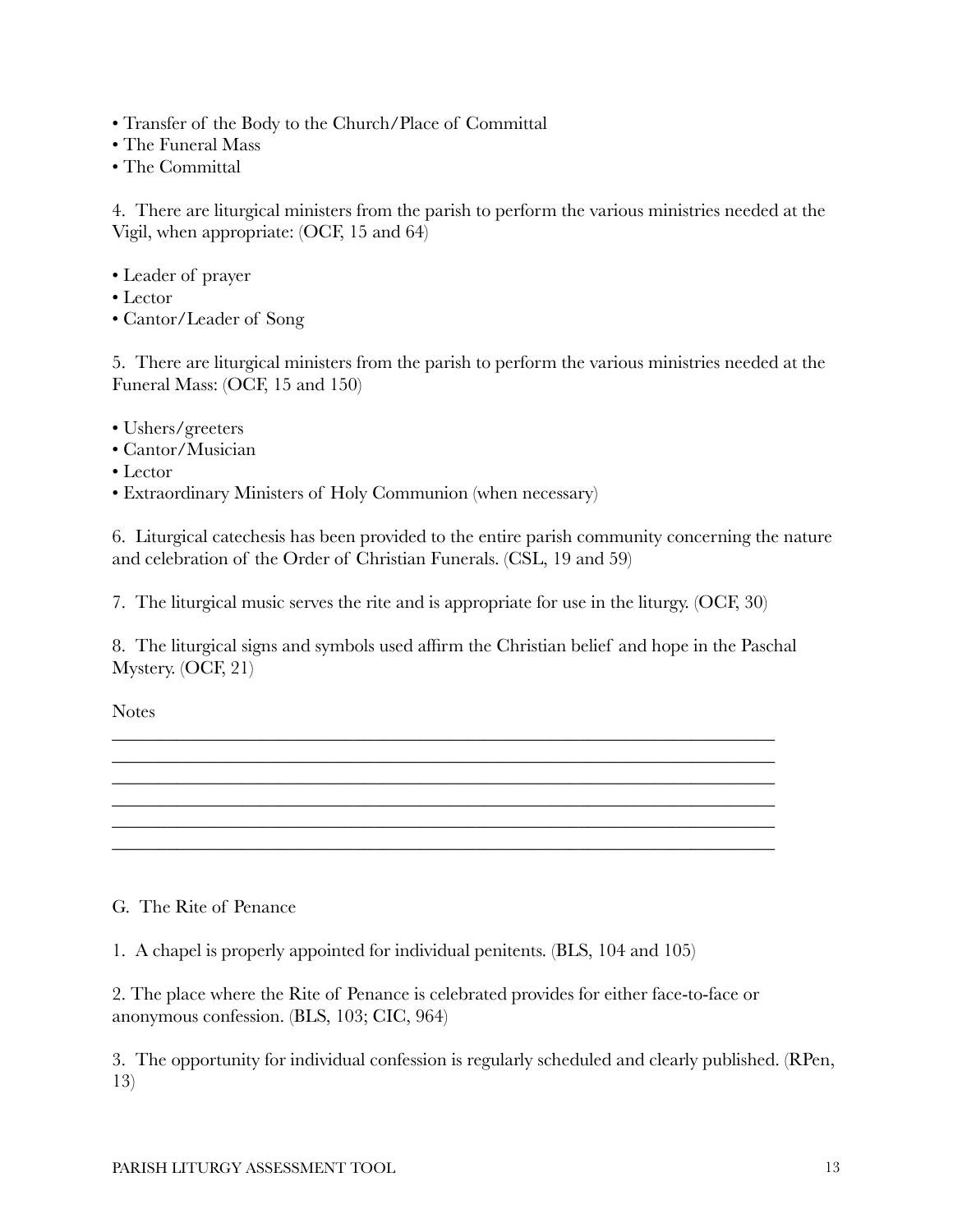4. There is a Bible available for the proclamation of Scriptures during the celebration.

5. There are regularly scheduled times for the communal celebration of the Rite of Penance (especially during Advent, Lent, and for First Reconciliation).

6. Communal celebrations of the Rite of Penance, including those which take place at First Reconciliations, are prepared in harmony with the Rite of Penance (Chapter II) and the liturgical season. (RPen, 13)

7. Liturgical music is carefully chosen to enhance the rite and the communal nature of this celebration. (STTL, 229)

8. There are properly trained lectors to proclaim the various scripture readings and litanies.

9. There are enough confessors to assist so that the rite can be celebrated by all gathered in a timely manner. (RPen, 22)

\_\_\_\_\_\_\_\_\_\_\_\_\_\_\_\_\_\_\_\_\_\_\_\_\_\_\_\_\_\_\_\_\_\_\_\_\_\_\_\_\_\_\_\_\_\_\_\_\_\_\_\_\_\_\_\_\_\_\_\_\_\_\_\_\_\_\_\_\_\_\_ \_\_\_\_\_\_\_\_\_\_\_\_\_\_\_\_\_\_\_\_\_\_\_\_\_\_\_\_\_\_\_\_\_\_\_\_\_\_\_\_\_\_\_\_\_\_\_\_\_\_\_\_\_\_\_\_\_\_\_\_\_\_\_\_\_\_\_\_\_\_\_ \_\_\_\_\_\_\_\_\_\_\_\_\_\_\_\_\_\_\_\_\_\_\_\_\_\_\_\_\_\_\_\_\_\_\_\_\_\_\_\_\_\_\_\_\_\_\_\_\_\_\_\_\_\_\_\_\_\_\_\_\_\_\_\_\_\_\_\_\_\_\_ \_\_\_\_\_\_\_\_\_\_\_\_\_\_\_\_\_\_\_\_\_\_\_\_\_\_\_\_\_\_\_\_\_\_\_\_\_\_\_\_\_\_\_\_\_\_\_\_\_\_\_\_\_\_\_\_\_\_\_\_\_\_\_\_\_\_\_\_\_\_\_

\_\_\_\_\_\_\_\_\_\_\_\_\_\_\_\_\_\_\_\_\_\_\_\_\_\_\_\_\_\_\_\_\_\_\_\_\_\_\_\_\_\_\_\_\_\_\_\_\_\_\_\_\_\_\_\_\_\_\_\_\_\_\_\_\_\_\_\_\_\_\_

**Notes** 

H. Communal Anointing of the Sick

1. There is an opportunity for the communal anointing of the sick at appropriate times during the year. (PCS, 131-134)

2. Liturgical catechesis is provided for the parishioners to understand the nature of the rite and to help them discern their appropriate participation in the sacrament. (CSL, 19 and 59)

\_\_\_\_\_\_\_\_\_\_\_\_\_\_\_\_\_\_\_\_\_\_\_\_\_\_\_\_\_\_\_\_\_\_\_\_\_\_\_\_\_\_\_\_\_\_\_\_\_\_\_\_\_\_\_\_\_\_\_\_\_\_\_\_\_\_\_\_\_\_\_ \_\_\_\_\_\_\_\_\_\_\_\_\_\_\_\_\_\_\_\_\_\_\_\_\_\_\_\_\_\_\_\_\_\_\_\_\_\_\_\_\_\_\_\_\_\_\_\_\_\_\_\_\_\_\_\_\_\_\_\_\_\_\_\_\_\_\_\_\_\_\_ \_\_\_\_\_\_\_\_\_\_\_\_\_\_\_\_\_\_\_\_\_\_\_\_\_\_\_\_\_\_\_\_\_\_\_\_\_\_\_\_\_\_\_\_\_\_\_\_\_\_\_\_\_\_\_\_\_\_\_\_\_\_\_\_\_\_\_\_\_\_\_

\_\_\_\_\_\_\_\_\_\_\_\_\_\_\_\_\_\_\_\_\_\_\_\_\_\_\_\_\_\_\_\_\_\_\_\_\_\_\_\_\_\_\_\_\_\_\_\_\_\_\_\_\_\_\_\_\_\_\_\_\_\_\_\_\_\_\_\_\_\_\_

 $\mathcal{L}_\mathcal{L} = \mathcal{L}_\mathcal{L} = \mathcal{L}_\mathcal{L} = \mathcal{L}_\mathcal{L} = \mathcal{L}_\mathcal{L} = \mathcal{L}_\mathcal{L} = \mathcal{L}_\mathcal{L} = \mathcal{L}_\mathcal{L} = \mathcal{L}_\mathcal{L} = \mathcal{L}_\mathcal{L} = \mathcal{L}_\mathcal{L} = \mathcal{L}_\mathcal{L} = \mathcal{L}_\mathcal{L} = \mathcal{L}_\mathcal{L} = \mathcal{L}_\mathcal{L} = \mathcal{L}_\mathcal{L} = \mathcal{L}_\mathcal{L}$ 

3. Liturgical music is carefully chosen to enhance the rite.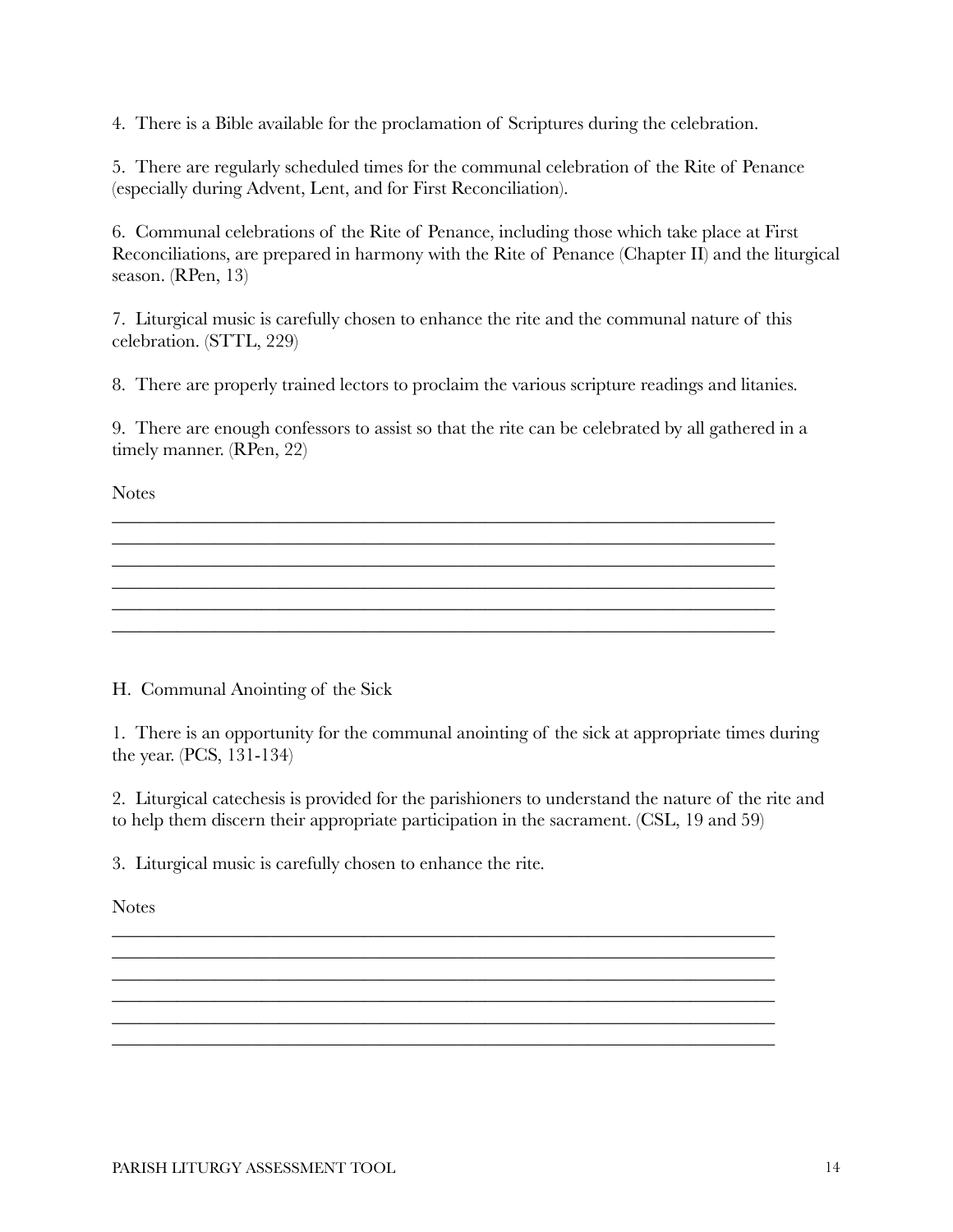IV. Other Liturgical Celebrations and Considerations

A. Liturgy of the Hours

1. There is an opportunity for the celebration of Morning Prayer which serves the needs of the parish. (GILH, 1, 9, and 21)

2. There is an opportunity for the celebration of Evening Prayer which serves the needs of the parish. (GILH, 1, 9, 21, and 37)

3. The following ministers are present to lead the celebration: (GILH, 253-261)

- Leader of prayer
- Lector
- Cantor/Musician
- Greeters (if necessary)

4. Catechesis on the Liturgy of the Hours is ongoing and invites parishioners to develop an understanding of, and appreciation for, this liturgical prayer.

\_\_\_\_\_\_\_\_\_\_\_\_\_\_\_\_\_\_\_\_\_\_\_\_\_\_\_\_\_\_\_\_\_\_\_\_\_\_\_\_\_\_\_\_\_\_\_\_\_\_\_\_\_\_\_\_\_\_\_\_\_\_\_\_\_\_\_\_\_\_\_ \_\_\_\_\_\_\_\_\_\_\_\_\_\_\_\_\_\_\_\_\_\_\_\_\_\_\_\_\_\_\_\_\_\_\_\_\_\_\_\_\_\_\_\_\_\_\_\_\_\_\_\_\_\_\_\_\_\_\_\_\_\_\_\_\_\_\_\_\_\_\_

\_\_\_\_\_\_\_\_\_\_\_\_\_\_\_\_\_\_\_\_\_\_\_\_\_\_\_\_\_\_\_\_\_\_\_\_\_\_\_\_\_\_\_\_\_\_\_\_\_\_\_\_\_\_\_\_\_\_\_\_\_\_\_\_\_\_\_\_\_\_\_ \_\_\_\_\_\_\_\_\_\_\_\_\_\_\_\_\_\_\_\_\_\_\_\_\_\_\_\_\_\_\_\_\_\_\_\_\_\_\_\_\_\_\_\_\_\_\_\_\_\_\_\_\_\_\_\_\_\_\_\_\_\_\_\_\_\_\_\_\_\_\_ \_\_\_\_\_\_\_\_\_\_\_\_\_\_\_\_\_\_\_\_\_\_\_\_\_\_\_\_\_\_\_\_\_\_\_\_\_\_\_\_\_\_\_\_\_\_\_\_\_\_\_\_\_\_\_\_\_\_\_\_\_\_\_\_\_\_\_\_\_\_\_

5. There is an effort made by the liturgical music minister to develop a repertoire that will serve the unique demands of this form of liturgical prayer. (STTL, 230-240)

\_\_\_\_\_\_\_\_\_\_\_\_\_\_\_\_\_\_\_\_\_\_\_\_\_\_\_\_\_\_\_\_\_\_\_\_\_\_\_\_\_\_\_\_\_\_\_\_\_\_\_\_\_\_\_\_\_\_\_\_\_\_\_\_\_\_\_\_\_\_\_

**Notes** 

B. Devotional Prayer

1. The reserved Blessed Sacrament is available to parishioners for private prayer. (BLS, 71)

2. The Rite of Exposition and Benediction of the Blessed Sacrament is celebrated at least once a year. (RS, 139)

3. When the Rite of Exposition is celebrated, great care is taken to ensure that someone is always present before the Blessed Sacrament. (RS, 138)

4. Other devotional celebrations are regularly scheduled, including:

• Stations of the Cross

• Other Marian Devotions